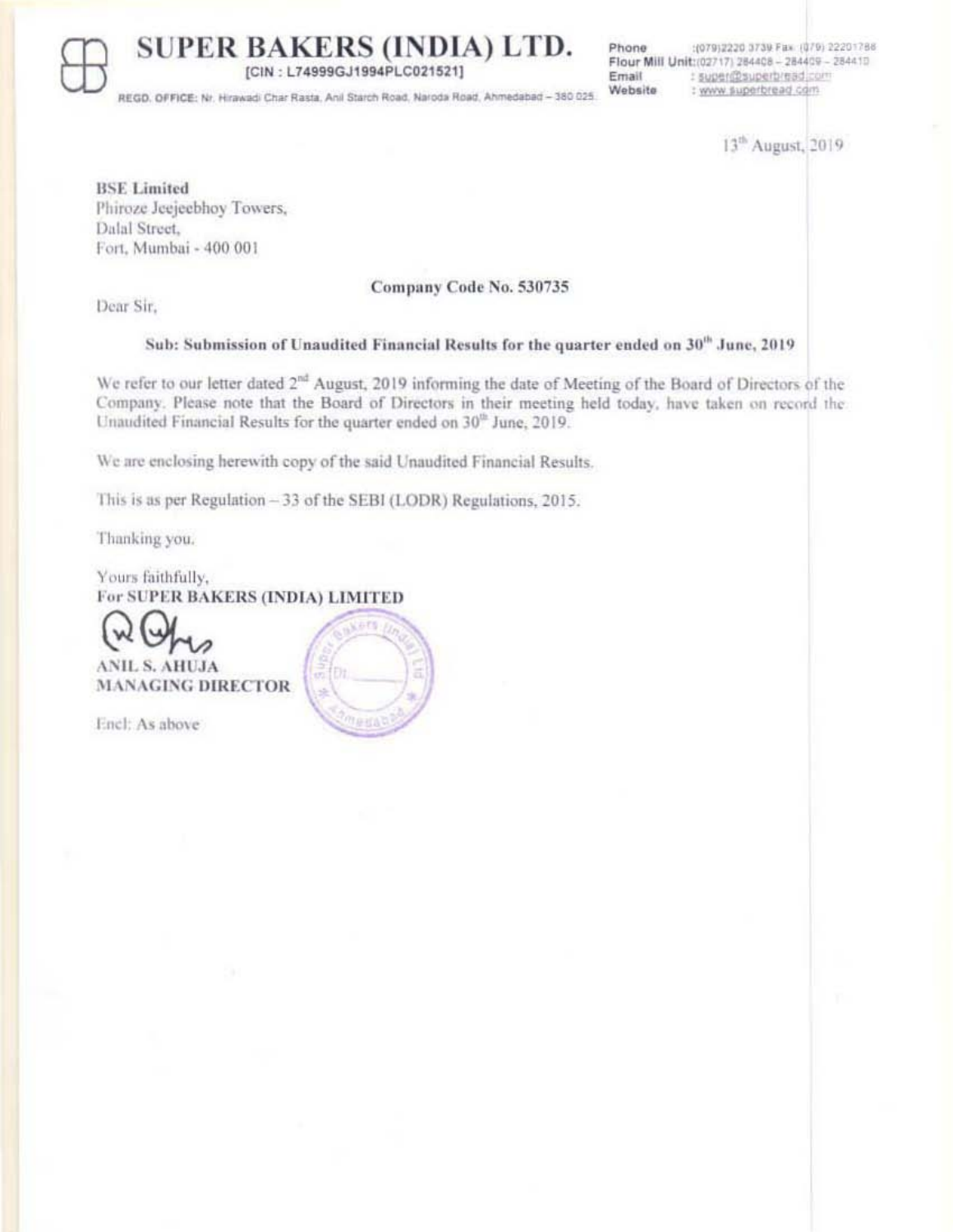REGD, OFFICE: Nr. Hirawadi Char Rasta, Anii Starch Road, Naroda Road, Ahmedabad - 380 025.

:(079)2220 3739 Fax: (079) 22201788 Phone Flour Mill Unit:(02717) 284408 - 284409 - 284410 Email : super@superbread.com Website : www.superbread.com

# STATEMENT OF STANDALONE UNAUDITED RESULTS FOR THE QUARTER ENDED ON  $30^\mathrm{TH}$  JUNE, 2019

| (Rs. in Lakh)<br>3 months ended on<br>Particulars |                                                                                         |                           |                         |                           |                                     |  |
|---------------------------------------------------|-----------------------------------------------------------------------------------------|---------------------------|-------------------------|---------------------------|-------------------------------------|--|
|                                                   |                                                                                         |                           |                         |                           |                                     |  |
| (Refer Notes Below)                               |                                                                                         | 30-06-2019<br>(Unaudited) | 31-03-2019<br>(Audited) | 30-06-2018<br>(Unaudited) | ended on<br>31-03-2019<br>(Audited) |  |
|                                                   |                                                                                         |                           |                         |                           |                                     |  |
| $\overline{2}$                                    | Other income                                                                            | 12.98                     | 19.76                   | 13.98                     | 62.44                               |  |
| 3                                                 | Total Income $(1+2)$                                                                    | 12.98                     | 19.76                   | 13.98                     | 62.44                               |  |
| 4                                                 | <b>Expenses</b>                                                                         |                           |                         |                           |                                     |  |
|                                                   | a. Cost of Materials consumed                                                           |                           | $\sim$                  | ÷                         |                                     |  |
|                                                   | b. Purchases of stock-in-trade                                                          | $\sim$                    | ä.                      | $\sim$                    |                                     |  |
|                                                   | c. Changes in inventories of finished<br>goods, work-in-progress and stock-<br>in-trade | ×.                        | ×                       | $\sim$                    |                                     |  |
|                                                   | d. Employee benefits expense                                                            | 1.41                      | 1.52                    | 0.78                      | 4.25                                |  |
|                                                   | e. Finance costs                                                                        | 0.00                      | 0.00                    |                           | 0.01                                |  |
|                                                   | f. Depreciation & amortisation expense                                                  | 1.37                      | 1.67                    | 1.67                      | 6.67                                |  |
|                                                   | g. Other expenses                                                                       | 4.53                      | 3.84                    | 6.03                      | 16.46                               |  |
|                                                   | <b>Total Expenses</b>                                                                   | 7.31                      | 7.03                    | 8.48                      | 27.39                               |  |
| 5                                                 | Profit / (Loss) before exceptional items<br>and $tan(3-4)$                              | 5.67                      | 12.73                   | 5.50                      | 35.05                               |  |
| 6                                                 | Exceptional items                                                                       |                           | (0.01)                  |                           | (0.01)                              |  |
| 7                                                 | Profit / (Loss) before tax (5-6)                                                        | 5.67                      | 12.74                   | 5.50                      | 35.06                               |  |
| 8                                                 | Tax expense:                                                                            |                           |                         |                           |                                     |  |
|                                                   | Current tax                                                                             | w.                        | 7.30                    | 2                         | 7.30                                |  |
|                                                   | Deferred tax                                                                            |                           | 4.70                    | $\omega$                  | 4.70                                |  |
| 9                                                 | Profit (Loss) for the period from<br>continuing operations (7-8)                        | 5.67                      | 0.74                    | 5.50                      | 23.06                               |  |
| 10                                                | Profit/(loss)<br>from<br>discontinuing<br>operations before Tax                         | $\scriptstyle\rm m$       | $\alpha$ .              | ÷,                        | ×                                   |  |
| 11                                                | Tax expense of discontinuing operations                                                 | G)                        | ä,                      | ä.                        | ź                                   |  |
| 12                                                | Profit/(loss)<br>from<br>Discontinuing<br>operations (after tax) (10-11)                | $=$                       | ú.                      | Ŵ.                        |                                     |  |
| 13                                                | Profit / (Loss) for the period (9+12)                                                   | 5.67                      | 0.74                    | 5.50                      | 23.06                               |  |

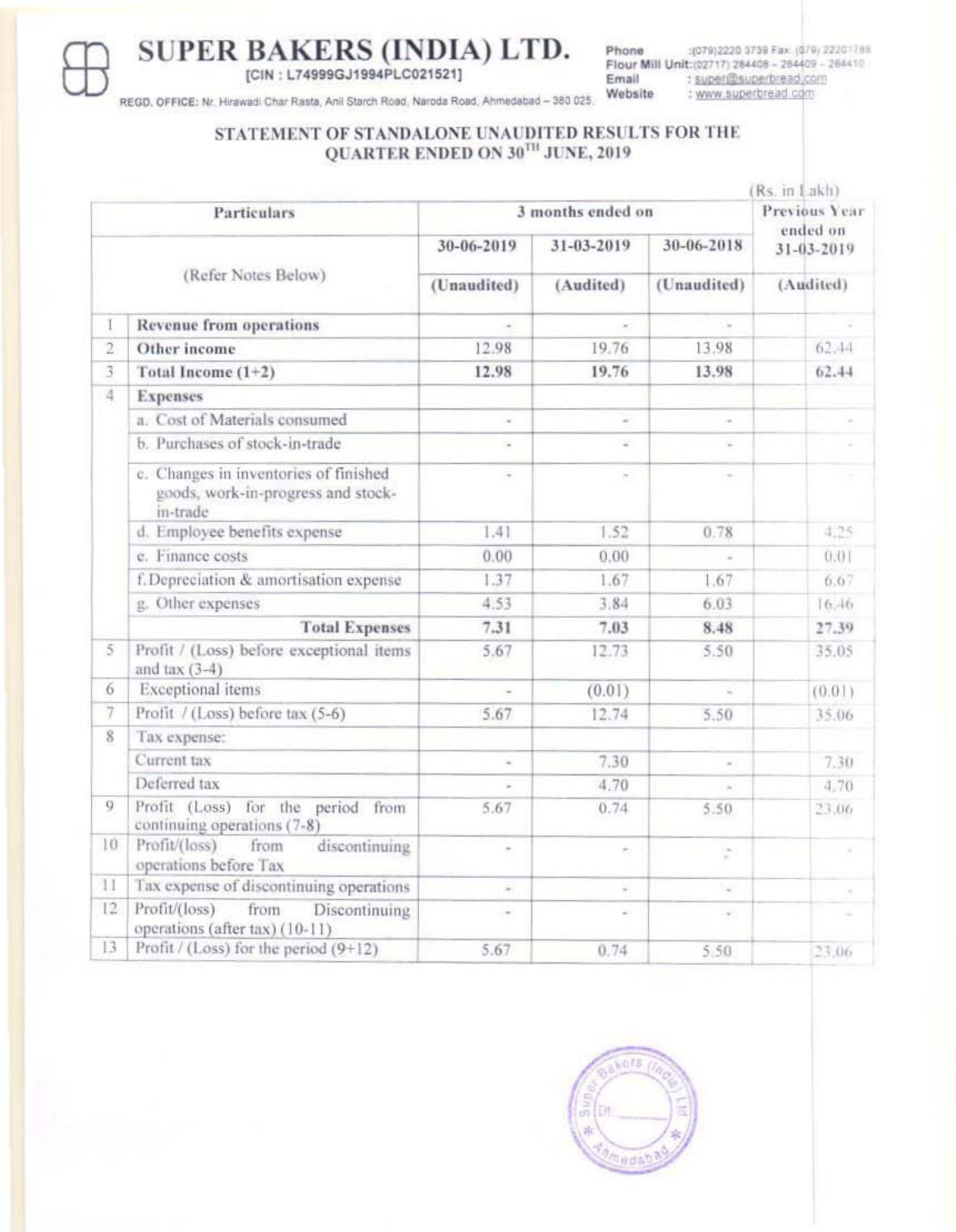Phone :(079)2220 3739 Fax: (079) 22201788 Flour Mill Unit: (02717) 284408 - 284409 - 284410 Email : super@superbread.com Website : www.superbread.com

REGD. OFFICE: Nr. Hirawadi Char Rasta, Anii Starch Road, Naroda Road, Ahmedabad - 380 025.

|             |                                                                                               |                   |            |                          | Rs. in Lakh)              |  |
|-------------|-----------------------------------------------------------------------------------------------|-------------------|------------|--------------------------|---------------------------|--|
| Particulars |                                                                                               | 3 months ended on |            |                          | Previous Year<br>ended on |  |
|             |                                                                                               | 30-06-2019        | 31-03-2019 | 30-06-2018               | 31-03-2019                |  |
|             |                                                                                               | (Unaudited)       | (Audited)  | (Unaudited)              | (Audited)                 |  |
| 14          | Other Comprehensive Income                                                                    |                   |            |                          |                           |  |
|             | that will not be<br>reclassified<br>Items<br>subsequently to profit or loss                   | $\sim$            | $\sim$     | $\overline{\phantom{a}}$ |                           |  |
|             | reclassified<br>that.<br>will<br>Items<br>be<br>subsequently to profit or loss.               |                   | $\omega$   | $\sim$                   |                           |  |
|             | Other Comprehensive Income, net of<br>tax                                                     | $\alpha$ .        | $\sim$     | $\sim$                   |                           |  |
| 15          | Total Comprehensive Income for the<br>period (13+14)                                          | 5.67              | 0.74       | 5.50                     | 23.06                     |  |
| 16          | Paid-up equity shares capital<br>(Face Value per share Rs. 10/-)                              | 302.16            | 302.16     | 302.16                   | 302.16                    |  |
| 17          | Reserves excluding Revaluation Reserves                                                       |                   |            |                          | 30.87                     |  |
| 18          | Earnings Per Share of Rs. 10/- each<br>(for continuing operations)                            |                   |            |                          |                           |  |
|             | <b>Basic</b>                                                                                  | 0.19              | 0.02       | 0.18                     | 0.76                      |  |
|             | Diluted                                                                                       | 0.19              | 0.02       | 0.18                     | 0.76                      |  |
| 19          | Earnings Per Share of Rs. 10/- each<br>(for discontinued operations)                          |                   |            |                          |                           |  |
|             | Basic                                                                                         | ÷                 | $\omega$   | z                        |                           |  |
|             | Diluted                                                                                       | $\sim$            | $\omega$   | à.                       |                           |  |
| 20          | Earnings Per Share of Rs. 10/- each<br>discontinued<br>(for<br>continuing<br>x<br>operations) |                   |            |                          |                           |  |
|             | Basic                                                                                         | 0.19.             | 0.02       | 0.18                     | 0.76                      |  |
|             | Diluted                                                                                       | 0.19              | 0.02       | 0.18                     | 0.76                      |  |

#### Notes:

|    | The Company operates in a single segment. Hence segment reporting is not given.                                                                                                          |  |  |
|----|------------------------------------------------------------------------------------------------------------------------------------------------------------------------------------------|--|--|
|    | The Company has suspended its operations of Wheat Grinding w.e.f. 01-02-2015.                                                                                                            |  |  |
|    | The Company does not have any subsidiary / associates.                                                                                                                                   |  |  |
| a. | Provision for taxation/deferred taxation, if any, will be made at the year end.                                                                                                          |  |  |
|    | Figures, wherever required, are regrouped / rearranged.                                                                                                                                  |  |  |
|    | The above standalone financial results were reviewed by the Audit Committee and approved by the Board of<br>Directors in their respective meeting held on 13 <sup>th</sup> August, 2019. |  |  |

Date: 13<sup>th</sup> August, 2019<br>Place: : Ahmedabad

## For SUPER BAKERS (INDIA) LIMITED



**ANIL S. AHUJA MANAGING DIRECTOR**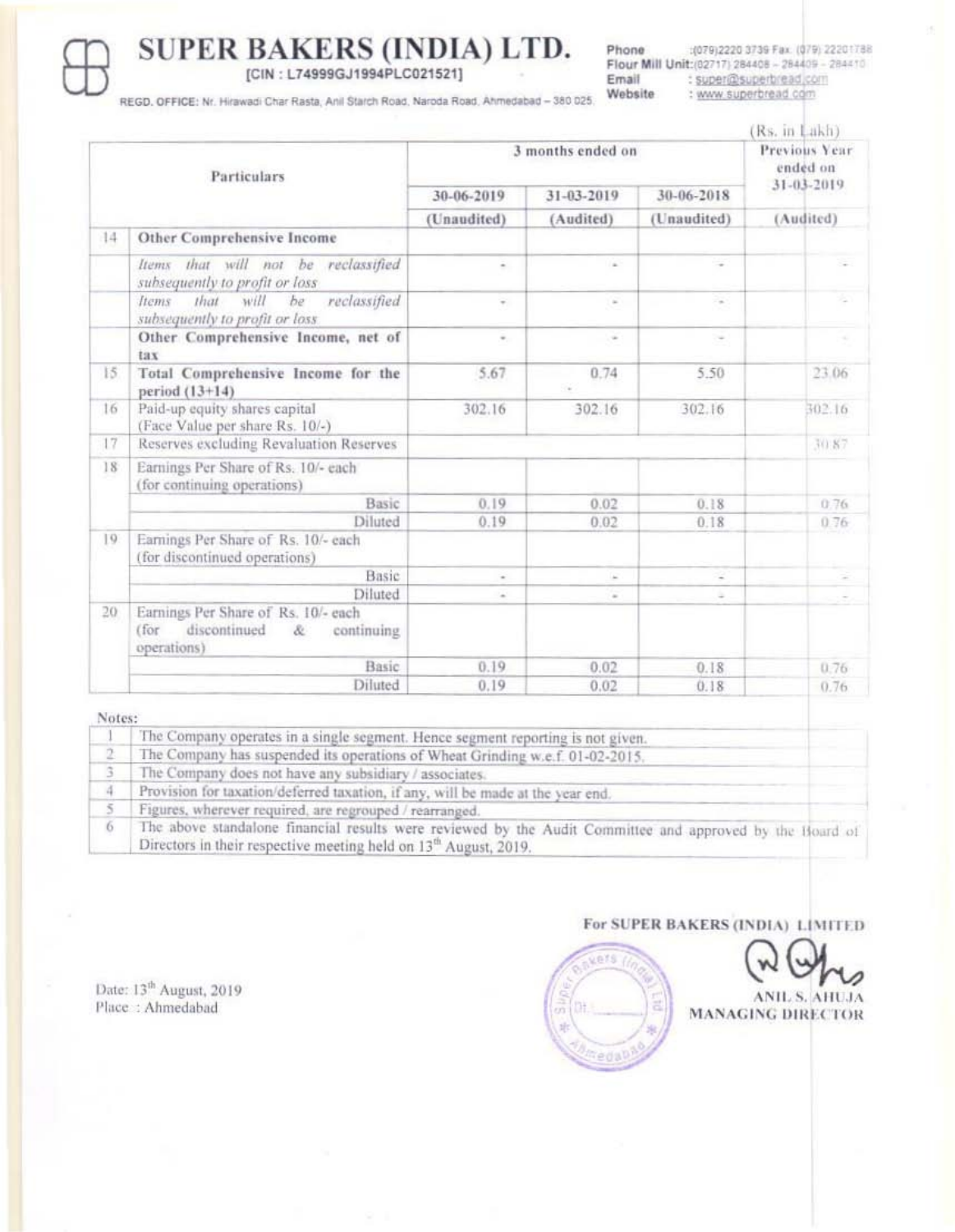[CIN: L74999GJ1994PLC021521]

1079)2220 3739 Fax (079) 2220\*788 Phone Flour Mill Unit: (02717) 284408 - 284409 - 284410 : super@superbread.com Email : www.superbread.com Website

REGD, OFFICE: Nr. Hirawadi Char Rasta, Anii Starch Road, Naroda Road, Ahmedabad - 380 025.

13<sup>th</sup> August, 2019

**BSE Limited** Phiroze Jeejeebhoy Towers, Dalal Street, Fort, Mumbai - 400 001

Company Code No. 530735

Dear Sir,

# Sub: Submission of Limited Review Report for Financial Results for the quarter ended on 30<sup>th</sup> June, 2019

We refer to our letter dated 13<sup>th</sup> August, 2019 enclosing Unaudited Financial Results for the quarter ended on 30<sup>th</sup> June, 2019.

We are now enclosing herewith Limited Review Report dated 12<sup>th</sup> August, 2019 for Unaudited Financial Results for the quarter ended on 30<sup>th</sup> June, 2019.

This is as per Regulation - 33 of the SEBI (LODR) Regulations, 2015.

hedi

Thanking you,

Yours faithfully, For SUPER BAKERS (INDIA) LIMITED



**ANIL S. AHUJA MANAGING DIRECTOR** 

Encl: As above

المريد<br>المحفود